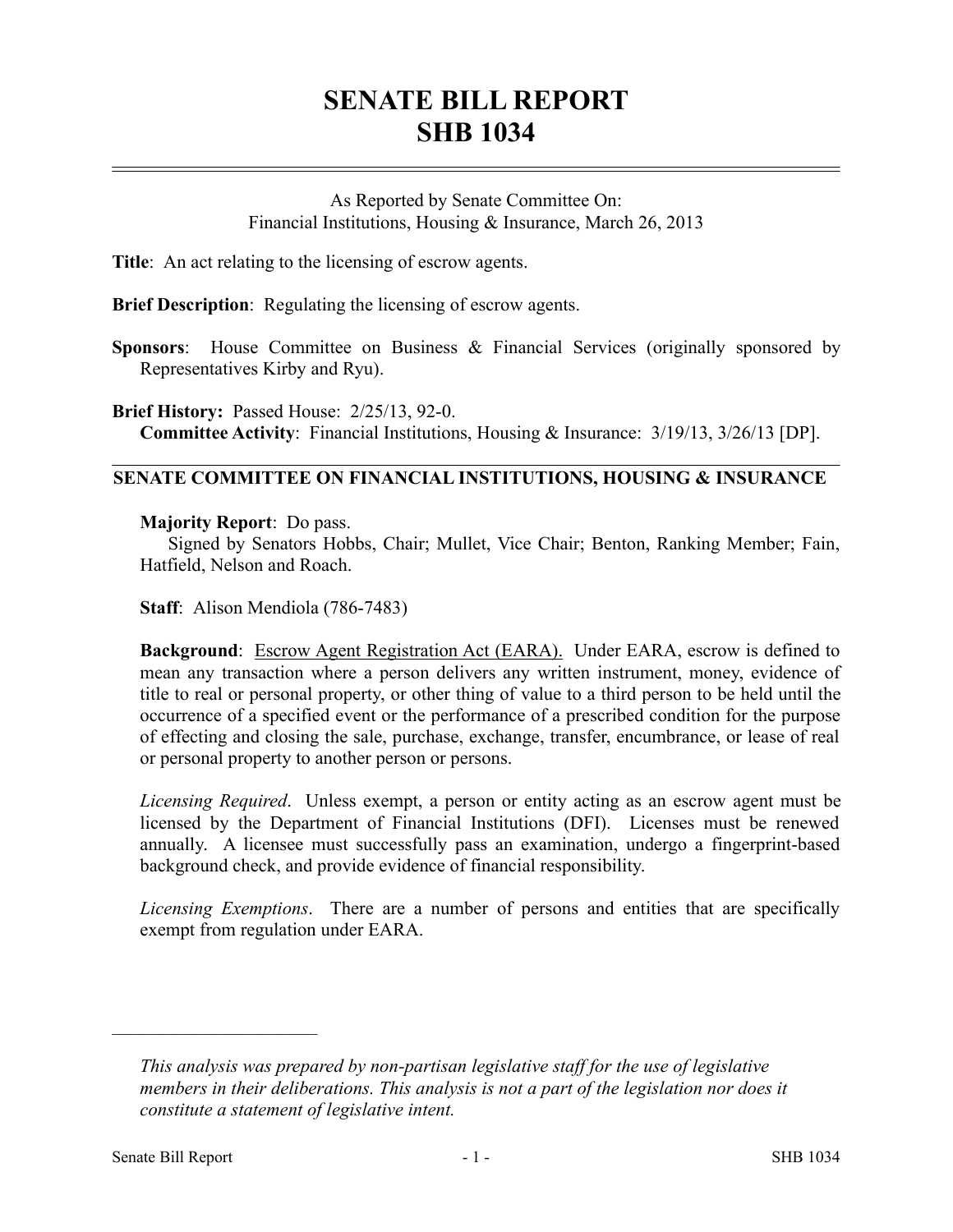Consumer Loan Act (CLA). CLA authorizes DFI to regulate consumer loan companies doing business in Washington. Consumer loan companies include mortgage lenders and consumer finance companies. CLA also applies to residential mortgage loan servicers.

*License Required for Residential Mortgage Loan Servicers*. No person or entity may service residential mortgage loans without being licensed or exempt from licensing under CLA. Licensing includes fees, background checks, and financial responsibility requirements. An applicant or a principal of an applicant for a CLA license may not have provided unlicensed residential mortgage loan modification services in the five years prior to the license application. The Director of DFI (Director) may deny a license for revocation or suspension if a license related to lending, settlement services, or loan servicing was suspended by this state, another state, or the federal government within five years of the date of the application. There are a number of disclosure, reporting, fee, and payment provisions for residential mortgage loan servicers under CLA.

*Licensing Exemptions*. CLA provides exemptions from licensing for:

- any person making loans primarily for business, commercial, or agricultural purposes or making loans to government, government agencies, instrumentalities, or to an organization as defined in the federal Truth in Lending Act;
- entities licensed as a bank, savings bank, trust company, savings and loan association, building and loan association, or credit union under state or federal law;
- entities licensed as pawnbrokers;
- entities making loans for retail installment sales of goods and services;
- entities licensed as a check casher or seller;
- entities making loans under the Housing Trust Fund;
- entities making loans under programs of the federal government that provide funding or access to funding for single-family housing developments or grants to low-income individuals for the purchase or repair of single-family housing;
- nonprofit housing organizations making loans, or loans made, under housing programs that are funded by federal or state programs if the primary purpose of the programs is to assist low-income borrowers with purchasing or repairing housing or the development of housing for low-income state residents; and
- entities making loans that are not residential mortgage loans under a credit card plan.

The Director may waive licensing CLA provisions for persons making mortgage loans when the Director determines it is necessary to facilitate commerce and protect consumers.

Regulation Under the EARA and the CLA. In 2009, a law was enacted that regulates residential mortgage loan servicers under CLA. In 2010, changes to EARA were made, including changes to the exemptions from regulation under EARA. As a result of the 2009 and 2010 legislation, a small group of people who service residential mortgage loans are regulated under EARA and CLA. In 2011, a law was enacted that made a number of changes to the scope of CLA, including allowing the Director to waive CLA licensing provisions in certain circumstances.